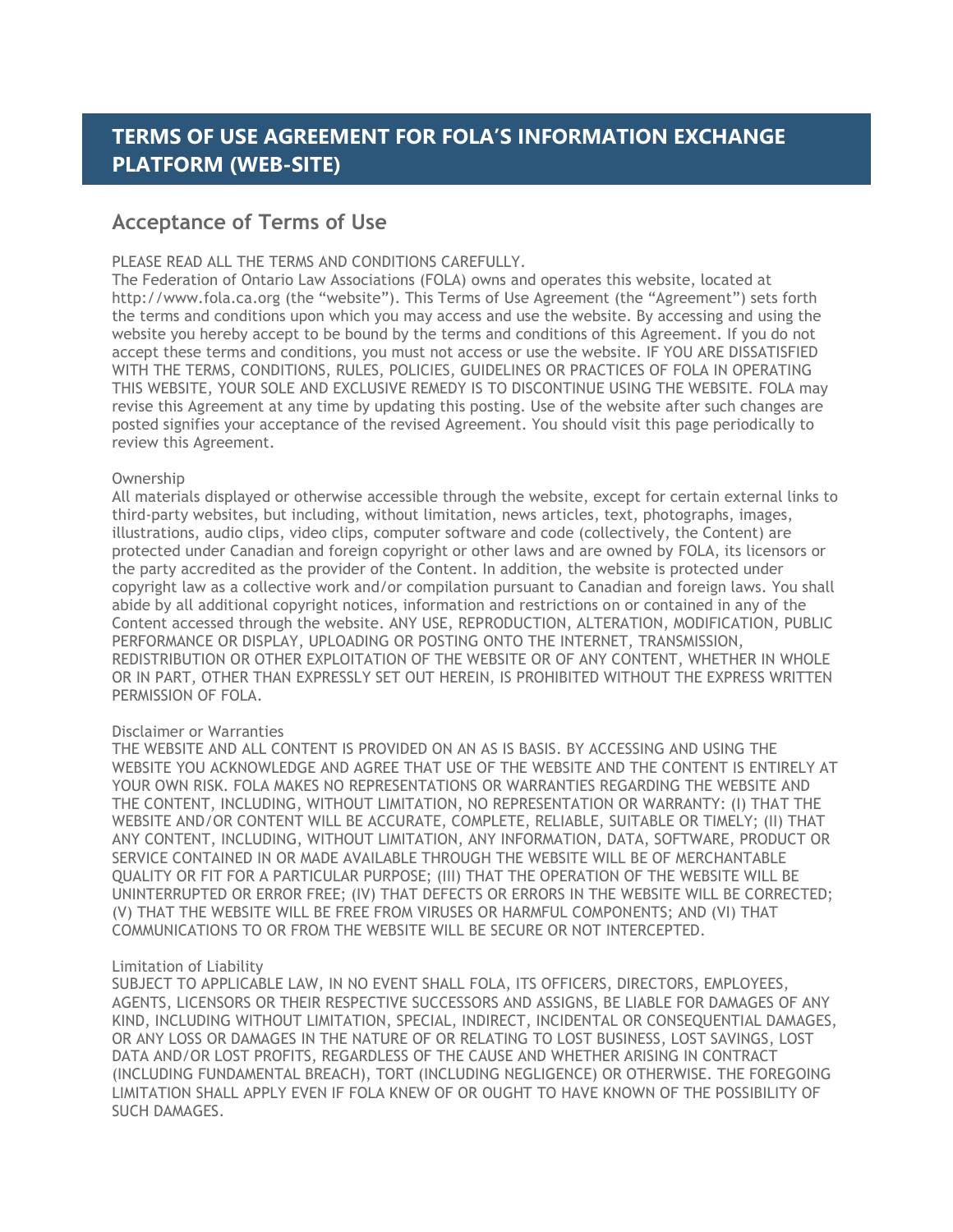IN NO EVENT SHALL FOLA, ITS OFFICERS, DIRECTORS, EMPLOYEES, AGENTS, LICENSORS OR THEIR RESPECTIVE SUCCESSORS AND ASSIGNS, BE LIABLE FOR DAMAGES UNDER THIS AGREEMENT, WHETHER ARISING IN CONTRACT (INCLUDING FUNDAMENTAL BREACH), TORT (INCLUDING NEGLIGENCE) OR OTHERWISE, EXCEEDING ONE HUNDRED CANADIAN DOLLARS (C\$100) EVEN IF FOLA HAS BEEN ADVISED OR OUGHT TO HAVE KNOWN OF THE POSSIBILITY OF SUCH DAMAGES.

IN NO EVENT SHALL FOLA, ITS OFFICERS, DIRECTORS, EMPLOYEES, AGENTS, LICENSORS OR THEIR RESPECTIVE SUCCESSORS AND ASSIGNS, BE LIABLE FOR ANY LOSS OR DAMAGE ARISING FROM THE FAILURE OF FOLA OR YOUR FAILURE TO PROTECT YOUR PASSWORD OR ACCOUNT INFORMATION.

FOLA EXPRESSLY DISCLAIMS ANY AND ALL LIABILITY FOR THE ACTS, OMISSIONS OR CONDUCT OF ANY THIRD-PARTY USER OF THE WEBSITE, ANY ADVERTISER OR SPONSOR OF THE WEBSITE OR ANY THIRD-PARTY OPERATING A WEBSITE ACCESSED FROM A LINK ON THE WEBSITE (COLLECTIVELY, THIRD-PARTY USER). UNDER NO CIRCUMSTANCES SHALL FOLA AND ITS OFFICERS, DIRECTORS, EMPLOYEES, AGENTS LICENSORS, BE LIABLE FOR ANY INJURY, LOSS, DAMAGE (INCLUDING SPECIAL, INDIRECT, INCIDENTAL OR CONSEQUENTIAL DAMAGES) OR EXPENSE ARISING IN ANY MANNER WHATSOEVER FROM: (I) THE ACTS, OMISSIONS OR CONDUCT OF ANY THIRD-PARTY USER; AND (II) ANY USE OR INABILITY TO USE ANY MATERIALS, SOFTWARE, CONTENT, GOODS OR SERVICES LOCATED AT OR MADE AVAILABLE AT ANY WEBSITE LINKED TO OR FROM THE WEBSITE.

IF YOU DECIDE TO ACCESS OR USE ANY LINKED WEBSITE OR CONTENT, MATERIALS, SOFTWARE, GOODS OR SERVICES FROM A WEBSITE LINKED TO THE WEBSITE, YOU DO SO ENTIRELY AT YOUR OWN RISK.

YOU HEREBY RELEASE FOLA AND ITS OFFICERS, DIRECTORS, EMPLOYEES, AGENTS AND THEIR RESPECTIVE SUCCESSORS AND ASSIGNS, FROM ANY DAMAGES THAT YOU INCUR AND AGREE NOT TO ASSERT ANY CLAIMS AGAINST THEM, ARISING FROM YOUR PURCHASE OR USE OF ANY PRODUCTS OR SERVICES MADE AVAILABLE THROUGH THE WEBSITE OR BY THIRD PARTIES THROUGH THE WEBSITE.

#### No Advice

The information contained on the website is for informational purposes only. It is not intended to provide legal, accounting, tax, investment, financial, medical or other advice to you and you should not rely upon the information to provide any such advice.

#### Linking

The website contains links to third-party websites. These links are provided solely as a convenience to you and not as an endorsement by FOLA of the contents of such third-party websites. FOLA is not responsible for the content of any third-party website, nor does it make any representation or warranty of any kind regarding any third-party website including, without limitation: (i) any representation or warranty regarding the legality, accuracy, reliability, completeness, timeliness, suitability of any content on any third-party website; (ii) any representation or warranty regarding the merchantability or fitness for a particular purpose of any material, content, software, goods or services located at or made available through such third-party websites; or (iii) any representation or warranty that the operation of the third-party websites will be uninterrupted or error free, that defects or errors in such third-party websites will be corrected or that such third-party websites will be free from viruses or other harmful components.

While FOLA encourages links to the website, it does not wish to be linked to or from any third-party website which: (i) contains, posts or transmits any unlawful, threatening, abusive, libellous, defamatory, obscene, vulgar, pornographic, profane or indecent information of any kind, including, without limitation, any content constituting or encouraging conduct that would constitute a criminal offence, give rise to civil liability or otherwise violate any local, state, provincial, national or international law, regulation which may be damaging or detrimental to the activities, operations, credibility or integrity of FOLA or which contains, posts or transmits any material or information of any kind which promotes racism, bigotry, hatred or physical harm of any kind against any group or